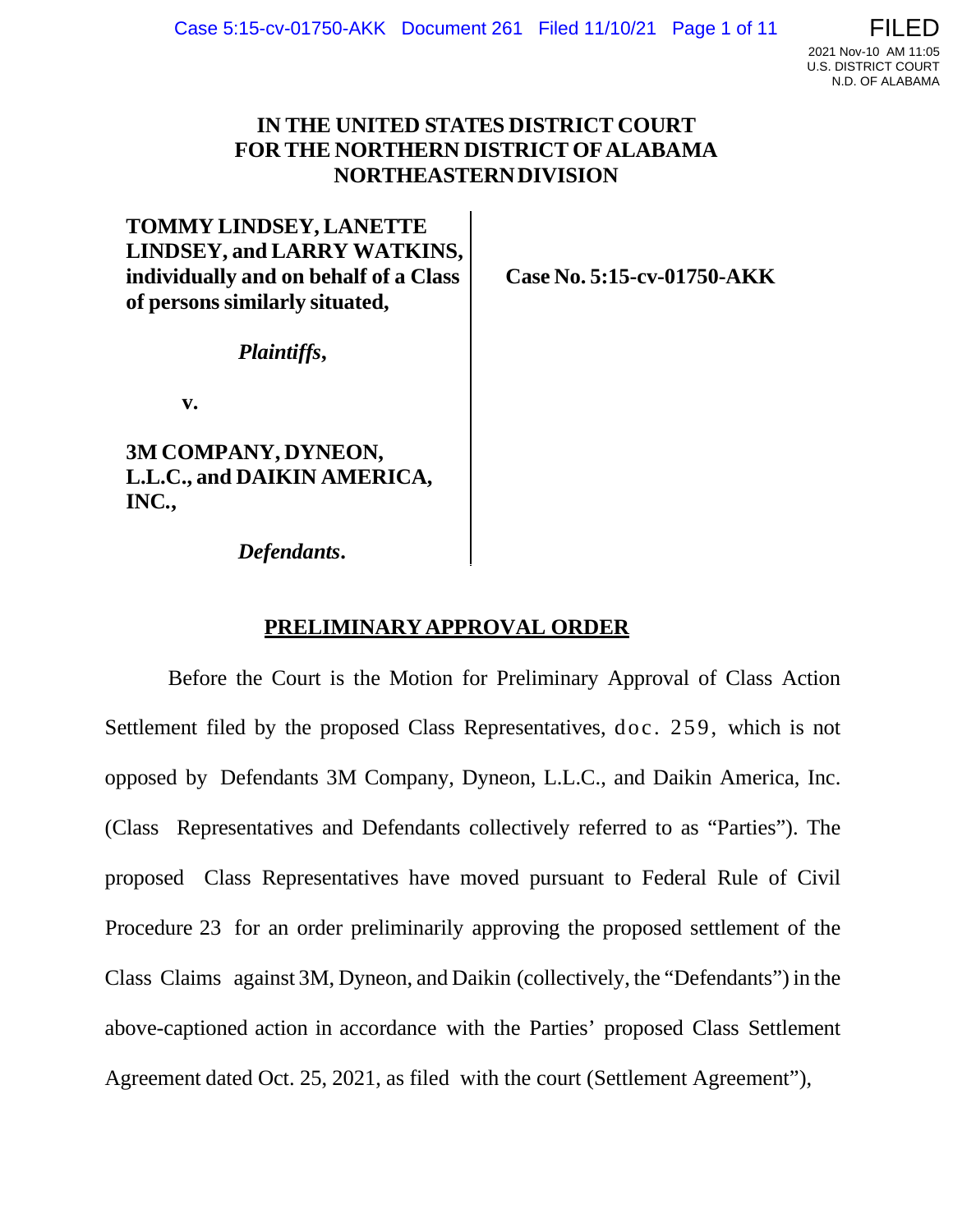## Case 5:15-cv-01750-AKK Document 261 Filed 11/10/21 Page 2 of 11

which sets forth the terms and conditions for the proposed settlement of the Class Claims. The proposed Class Representatives also seek conditional certification of the Settlement Class pursuant to Rule 23(b)(3) and approval of a Notice Plan and Class Notice consistent with Rule 23 and applicable law to provide notice of the proposed class action settlement to the Class Members.

WHEREAS, the Court has considered the Settlement Agreement and accompanying exhibits and other documents;

WHEREAS, all Parties have consented to the entry of this Preliminary Approval Order; and

WHEREAS, the Court held a Preliminary Approval Hearing on November 10, 2021, with the Parties present through Counsel,

# IT IS HEREBY ORDERED THAT:

1. Tommy Lindsey, Lanette Lindsey, Larry Watkins, and Venetia Watkins are designated as Class Representatives for purposes of this Settlement. Further, Tommy Lindsey and Larry Watkins are designated representatives of the Ratepayer Subclass, and Lanette Lindsey and Venetia Watkins are designated as representatives of the Resident Subclass.

2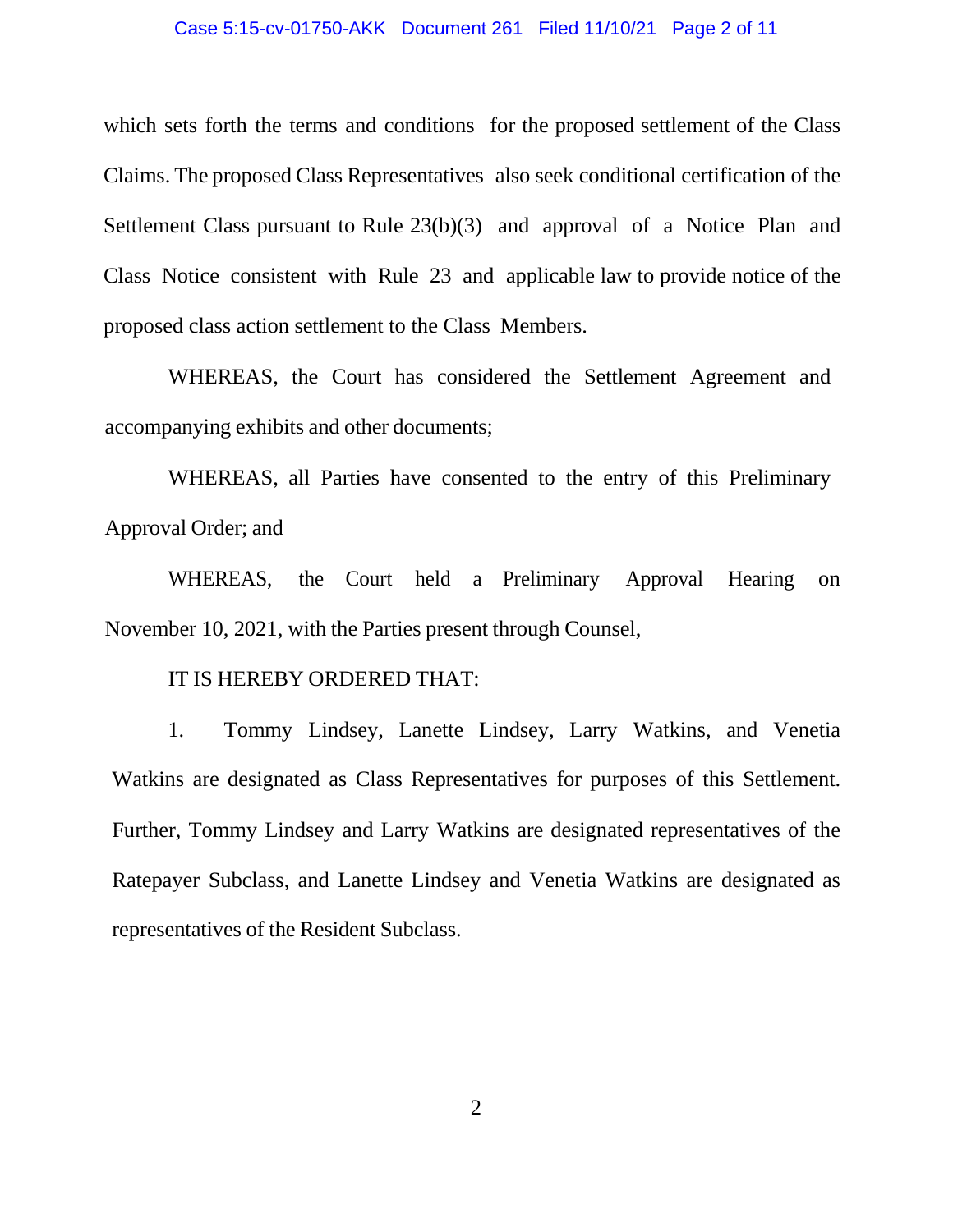#### Case 5:15-cv-01750-AKK Document 261 Filed 11/10/21 Page 3 of 11

2. The Court designates Timothy C. Davis, W. Lewis Garrison, Jr., and Christopher B. Hood of Heninger Garrison Davis LLC, and Kevin S. Hannon of The Hannon Law Firm, LLC, as Class Counsel for purposes of this Settlement.

3. The Court confirms the authority of Class Counsel to execute the Settlement Agreement on behalf of the Class Members.

4. The Court hereby finds, preliminarily, that certification of this action as a Rule 23(b)(3) class action is appropriate and finds that each of the elements of Rule 23(a) have been met: (1) the class is so numerous that joinder of all members is impracticable, (2) there are common questions of law or fact, (3) the claims of the class representative are typical of their class and subclass, and (4) each of the representatives fairly and adequately represent their class and subclass. This Court also preliminarily finds that, in this particular context, questions of law or fact common to the class predominate over any questions affecting individual members and that a class action is superior to other available methods to fairly and efficiently adjudicate this controversy. Further, the Court, pursuant to Rule 23(b)(3), preliminarily certifies a Settlement Class consisting of the following two subclasses for purposes of this Settlement only:

(1) "Ratepayer Subclass": Every Person who (a) was a residential-coded customer of the Authority or of the Town Creek Water System, the West Lawrence Water Cooperative (Route 20 residential customers only), the V.A.W. Water System (residential customers on Routes 08 through 19 only), or the Trinity Water Works at any time between October 5, 2013, and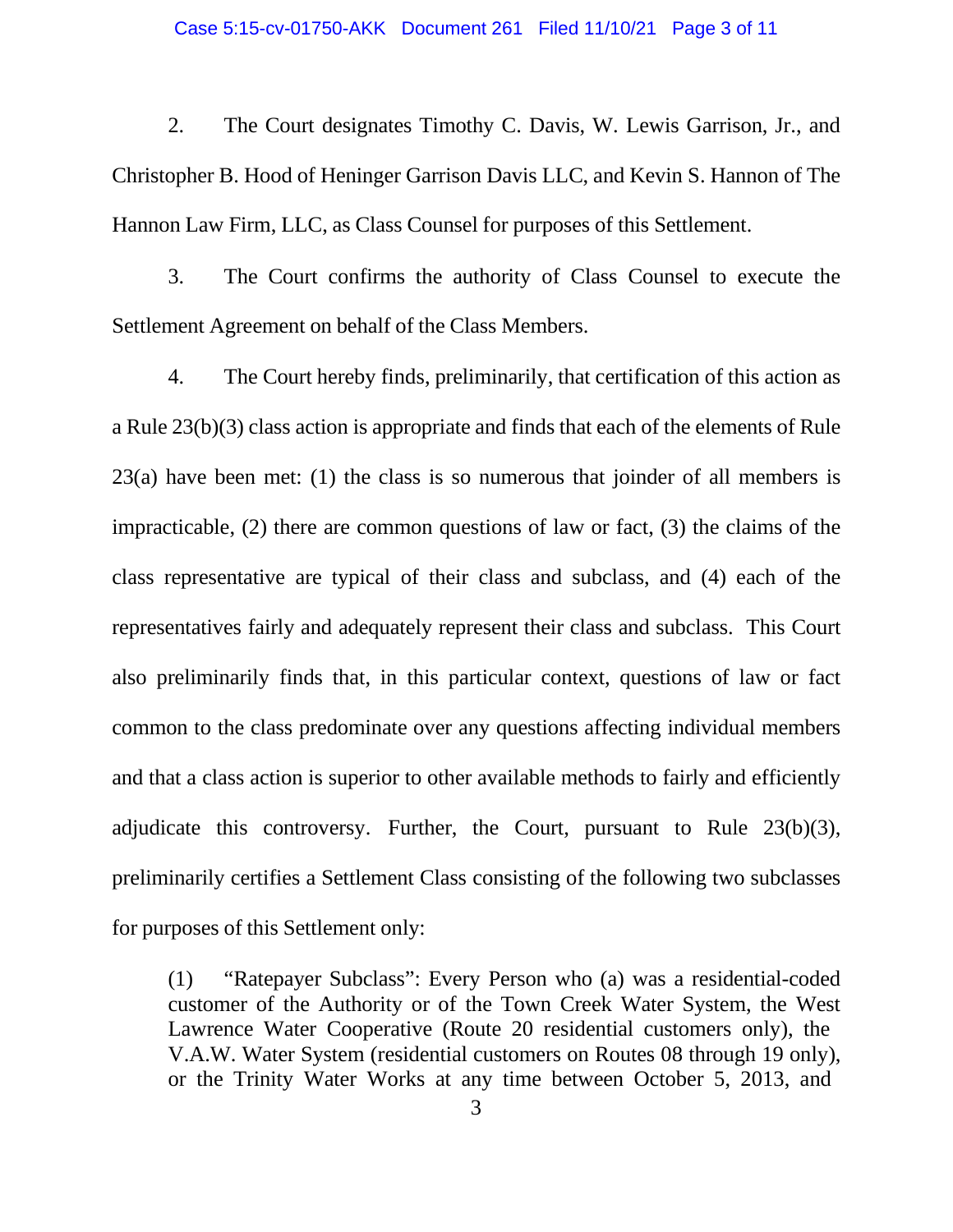September 29, 2016, and (b) made any payment for water originating with the Authority—whether such water was provided directly by the Authority or through one of the Authority's wholesale customers, namely, the Town Creek Water System, the West Lawrence Water Cooperative (Route 20 residential customers only), the V.A.W. Water System (residential customers on Routes 08 through 19 only), or the Trinity Water Works—on or between (i) November 1, 2013 and October 31, 2016, in the cases of the residential-coded customers of the Authority, the Town Creek Water System, and the West Lawrence Water Cooperative (Route 20 only), or (ii) November 1, 2013, and June 30, 2016, in the cases of residential-coded customers of the V.A.W. Water System (Routes 08 through 19 only) and the Trinity Water Works; and

2) "Resident Subclass": Every Person who currently resides in Alabama, Georgia, or Tennessee, and for at least six months between (a) October 5, 2013 and September 29, 2016, in the cases of the residential-coded customers of the Authority, the Town Creek Water System, and the West Lawrence Water Cooperative (Route 20 only), or (b) between October 5, 2013, and May 31, 2016, in the cases of residential-coded customers of the V.A.W. Water System (Routes 08 through 19 only) and the Trinity Water Works, owned or resided in a residential housing unit that received water originating with the Authority, whether such water was provided directly by the Authority or through one of the Authority's wholesale customers, namely, the Town Creek Water System, the West Lawrence Water Cooperative (Route 20 residential customers only), the V.A.W. Water System (residential customers on Routes 08 through 19 only), or the Trinity Water Works.

Persons defined by (1) above are "Ratepayer Subclass Members," and Persons defined by (2) above are "Resident Subclass Members." Persons who are Ratepayer Subclass Members are excluded as Resident Subclass Members, except that when two persons are named as the ratepayer for the same account, one of those two persons (but not both) is eligible to be a Resident Subclass Member, provided he or she satisfies the Resident Subclass Member definition. Members of the Resident Subclass shall not be paid for more than one claim in the Settlement.

Excluded from the Settlement Class are employees of Defendants and any entities in which Defendants have a controlling interest; any of the legal representatives, heirs, successors, or assigns of Defendants; the Judge to whom this case is assigned and any member of the Judge's immediate family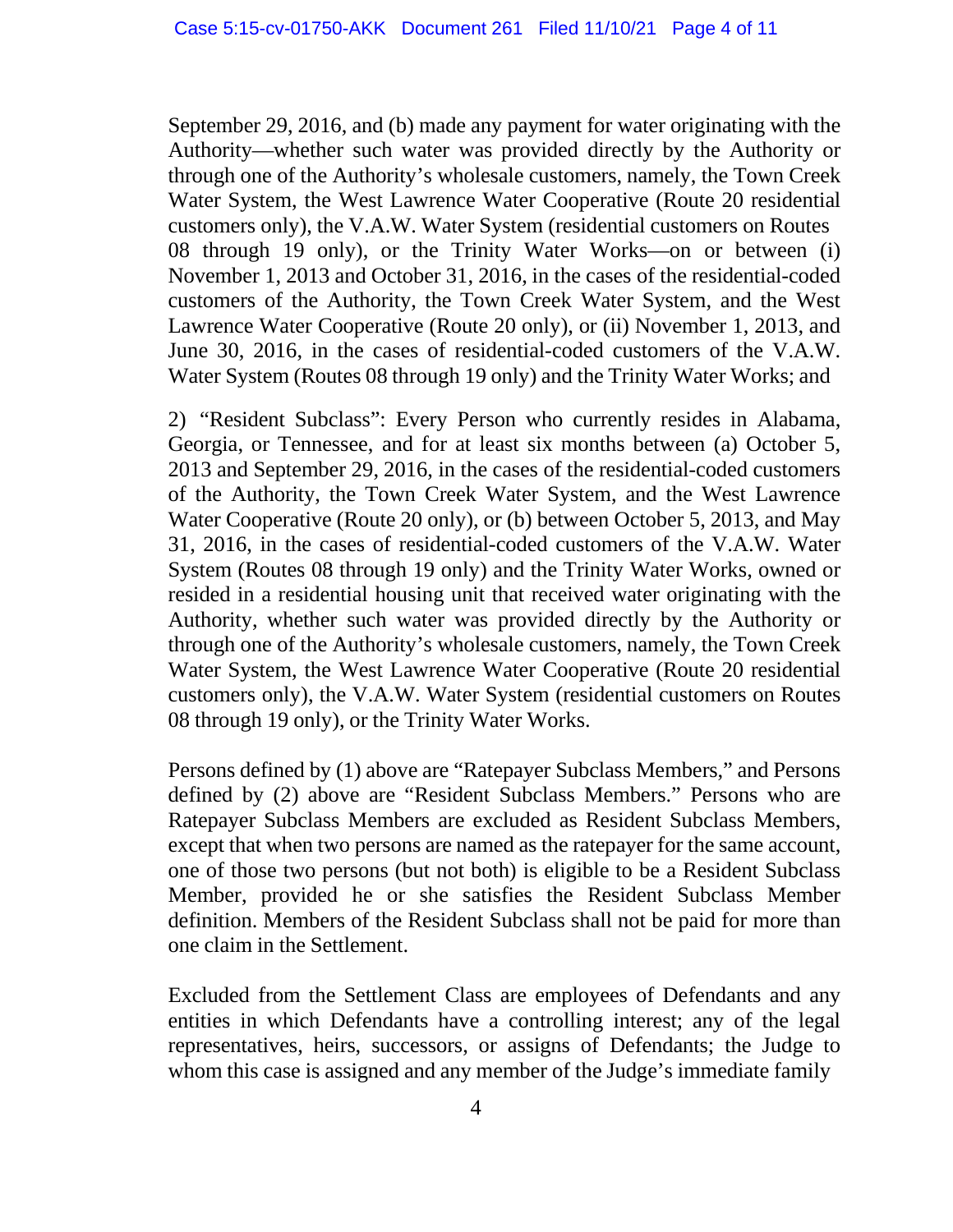and any other judicial officer assigned to this case; all persons or entities that properly execute and timely file a request for exclusion from the Settlement Class; and any attorneys representing the Plaintiffs or Members of the proposed Settlement Class.

5. The Court has reviewed the Settlement Agreement and preliminarily approves its terms, subject to further consideration at a Fairness Hearing.

a. The Court preliminarily finds that the Settlement Agreement is the product of informed, arm's-length negotiation by counsel and is presumptively fair, just, reasonable, valid and adequate, subject to any objections that may be raised at the Fairness Hearing.

b. The Court preliminarily finds that the Settlement Amount of \$12,000,000.00 (twelve million dollars) will be used to fund class benefits that will directly benefit the Class Members. Based on the Court's preliminary analysis, the class benefits represent a reasonable compromise of the relief sought by the Class Members through the Rule 23(b)(3) Class Claims against Defendants.

c. The Court preliminarily finds the Class Settlement, including the proposed plan of distribution of Settlement proceeds to Class Members, is fair, adequate and reasonable, based upon the Court's consideration of the Fed. R. Civ. P. 23(e) factors: "(A) the class representatives and class counsel have adequately represented the class; (B) the proposal was negotiated at arm's length; (C) the relief provided for the class is adequate, taking into account: (i) the costs, risks, and delay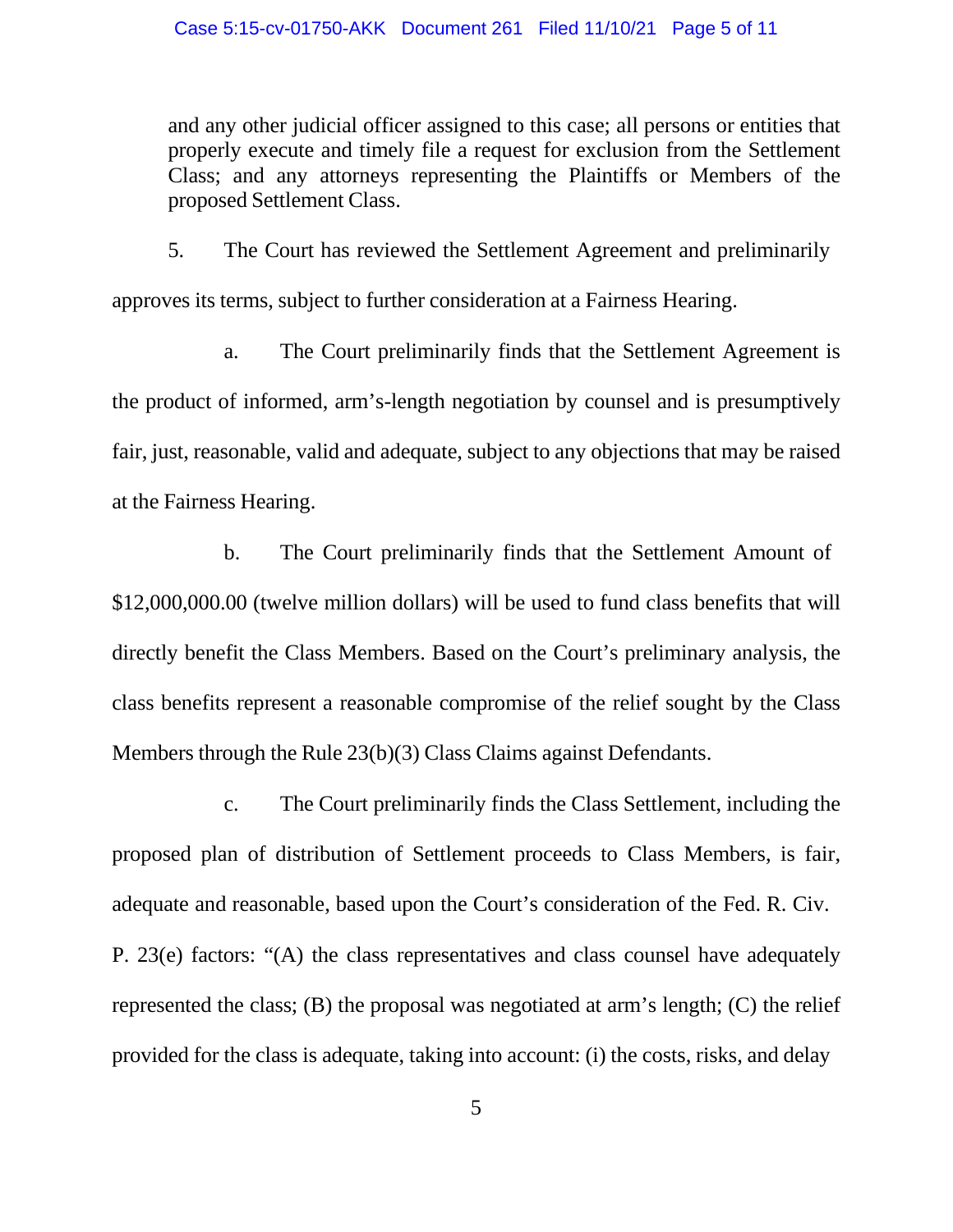#### Case 5:15-cv-01750-AKK Document 261 Filed 11/10/21 Page 6 of 11

of trial and appeal; (ii) the effectiveness of any proposed method of distributing relief to the class, including the method of processing class-member claims; (iii) the terms of any proposed award of attorney's fees, including timing of payment; and (iv) any agreement required to be identified under Rule  $23(e)(3)$ ; and (D) the proposal treats class members equitably relative to each other." *See also Bennett v. Behring Corp*., 737 F.2d 982, 986 (11th Cir.1984).

d. The Fairness Hearing shall be held before the Court on March 15, 2022 at 9:00am at the Seybourn Lynne United States District Court for the Northern District of Alabama in Decatur, Alabama. The Fairness Hearing will enable the Court to: (i) determine whether the proposed Settlement is fair, reasonable and adequate and should be approved by the Court under Rule 23(e), and whether a Final Approval Order should be entered; and (ii) consider such other matters as may properly come before the Court in connection with the approval of the proposed Settlement Agreement, approval of Class Counsel's attorney fees and expenses, and other matters related to approval and implementation of the Settlement Agreement.

6. The Court finds that the proposed Notice Plan and Class Notice attached to the Settlement Agreement are appropriate under the circumstances and are reasonably calculated to inform Class Members of the proposed Settlement, afford Class Members an opportunity to opt out of or present their objections to the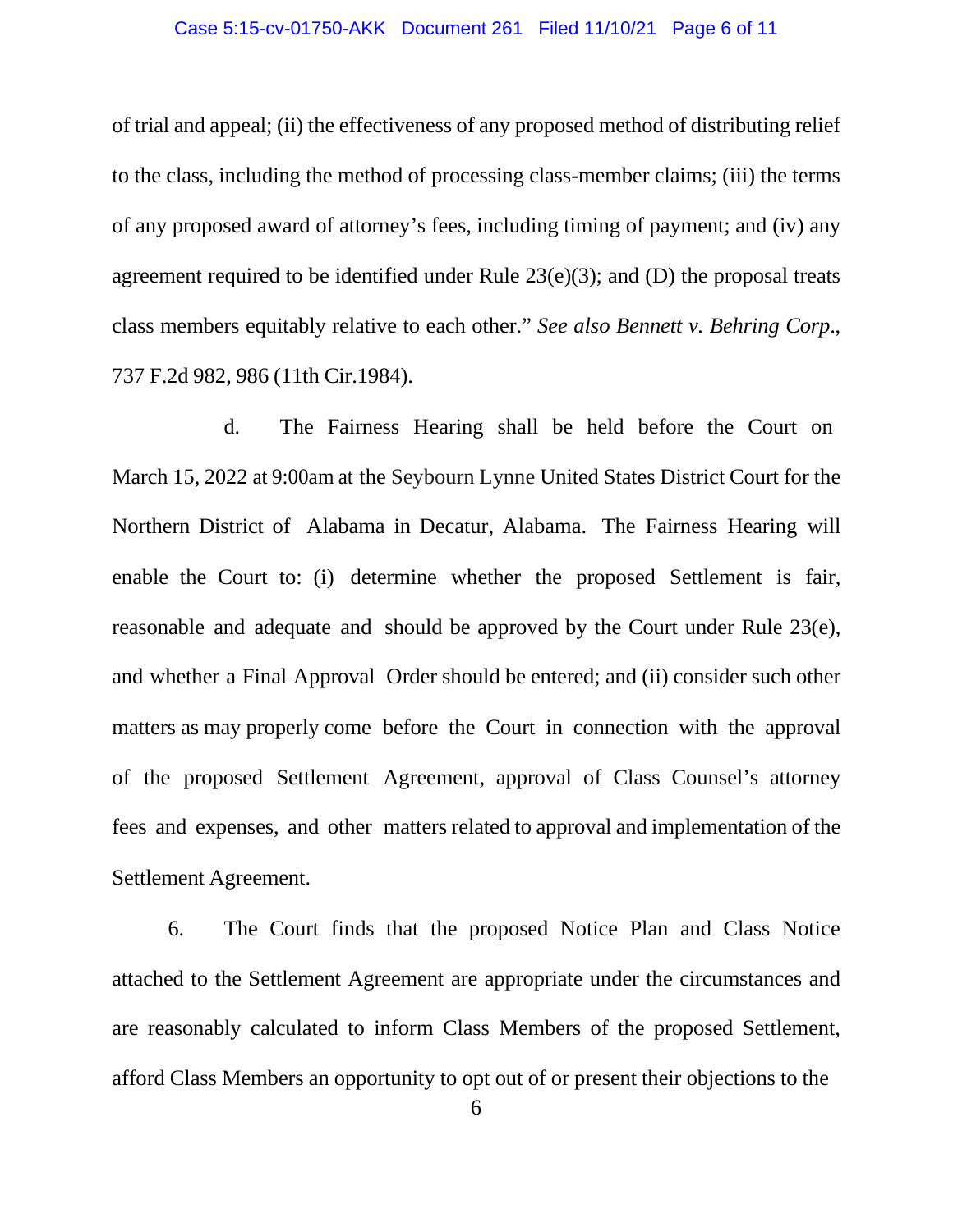## Case 5:15-cv-01750-AKK Document 261 Filed 11/10/21 Page 7 of 11

Settlement, and complies in all respects with the requirements of Rule 23 and applicable due process requirements.

7. Class Counsel shall provide notice of the proposed Settlement Agreement to Class Members as required by Rule 23 of the Federal Rules of Civil Procedure and applicable law as set forth in the Notice Plan, including by publication notice in certain newspapers and on digital and social media and by causing a copy of the Class Notice to be mailed to Class Members beginning approximately 30 days after the entry of this Order and being completed no later than 60 days after entry of this Order.

8. Class Members may (1) file objections to the Settlement Agreement, (2) file objections to the Motion for Attorneys' Fees, Costs and Expenses, and/or (3) appear at the Fairness Hearing personally or by counsel (provided that an appearance is served and filed as provided herein). Unless the Court directs otherwise, procedures for lodging objections shall include the following:

(a) Each Class Member wishing to object to the Settlement Agreement shall submit a timely written notice of their objections, filed with the Court, no later than ninety (90) days after entry of this Preliminary Approval Order, or February 10, 2022. Any notice of appearance must be filed in the same manner and time. If such objections/notices are not electronically filed, they must be timely filed with (by mailing to, first-class postage pre-paid, correctly addressed):

7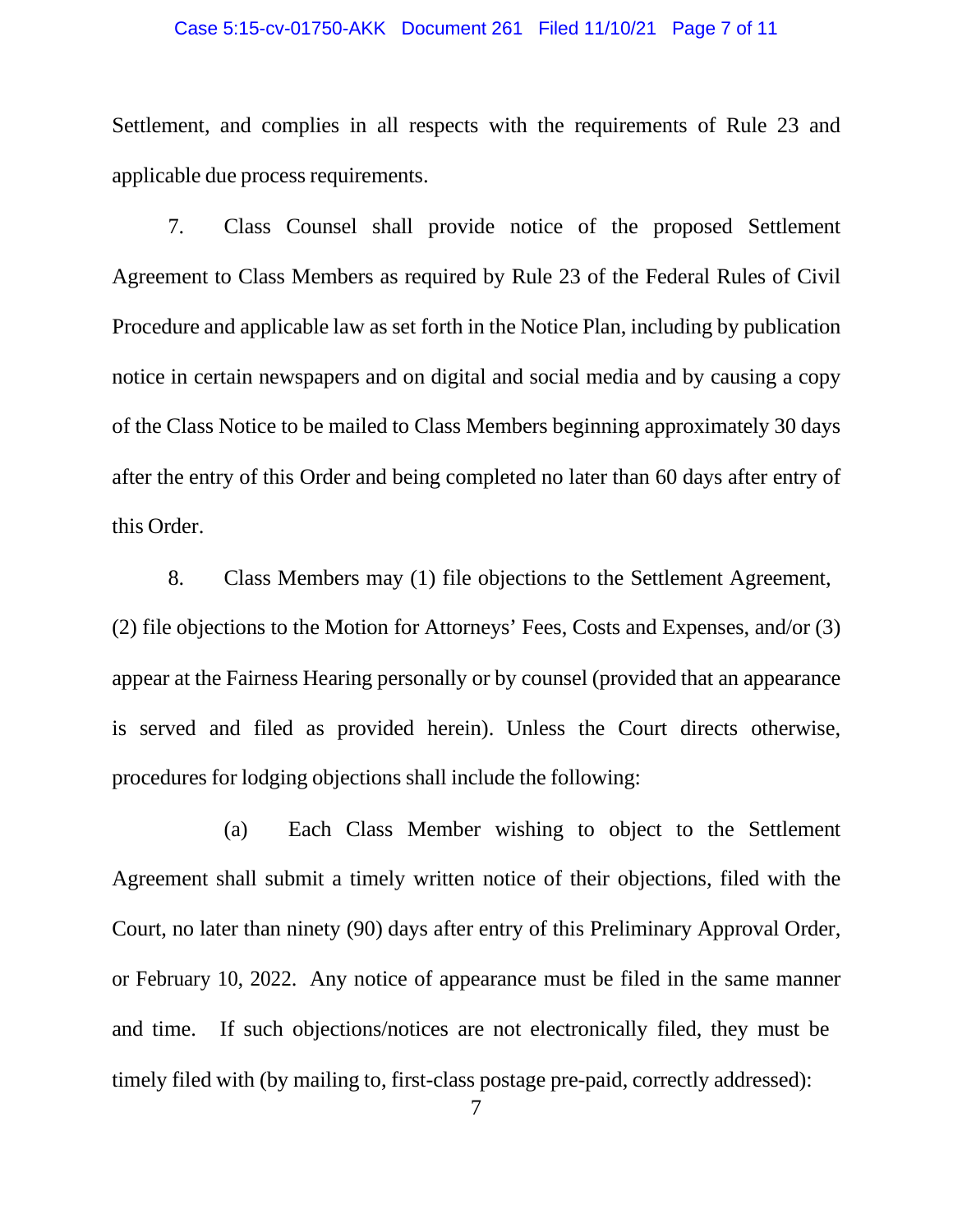Sharon Harris, Clerk of Court

Re: *Tommy Lindsey, Lanette Lindsey and Larry Watkins, individually, and on behalf of a Class of persons similarly situated v. 3M Co., Dyneon, LLC, and Daikin America, Inc.*, No. 5:15-cv-01750-AKK United States District Court for the Northern District of Alabama Hugo L. Black United States Courthouse 1729 5th Avenue North Birmingham, AL 35203

With timely copies to:

Class Counsel: Timothy C. Davis HENINGER GARRISON DAVIS L.L.C. 2224 1st Avenue North Birmingham, Alabama 35203

Attorney for 3M: M. Christian King LIGHTFOOT, FRANKLIN & WHITE L.L.C. The Clarke Building 400 20th Street North Birmingham, Alabama 35203

Attorney for Daikin America, Inc.: Steven F. Casey JONES WALKER LLP 420 20th Street North, Suite 1100 Birmingham, AL 35203

(b) The notice of objections must include: (1) their name, address, and telephone number; (2) a statement indicating whether they are a Ratepayer Subclass Member or a Resident Subclass Member, including the address where they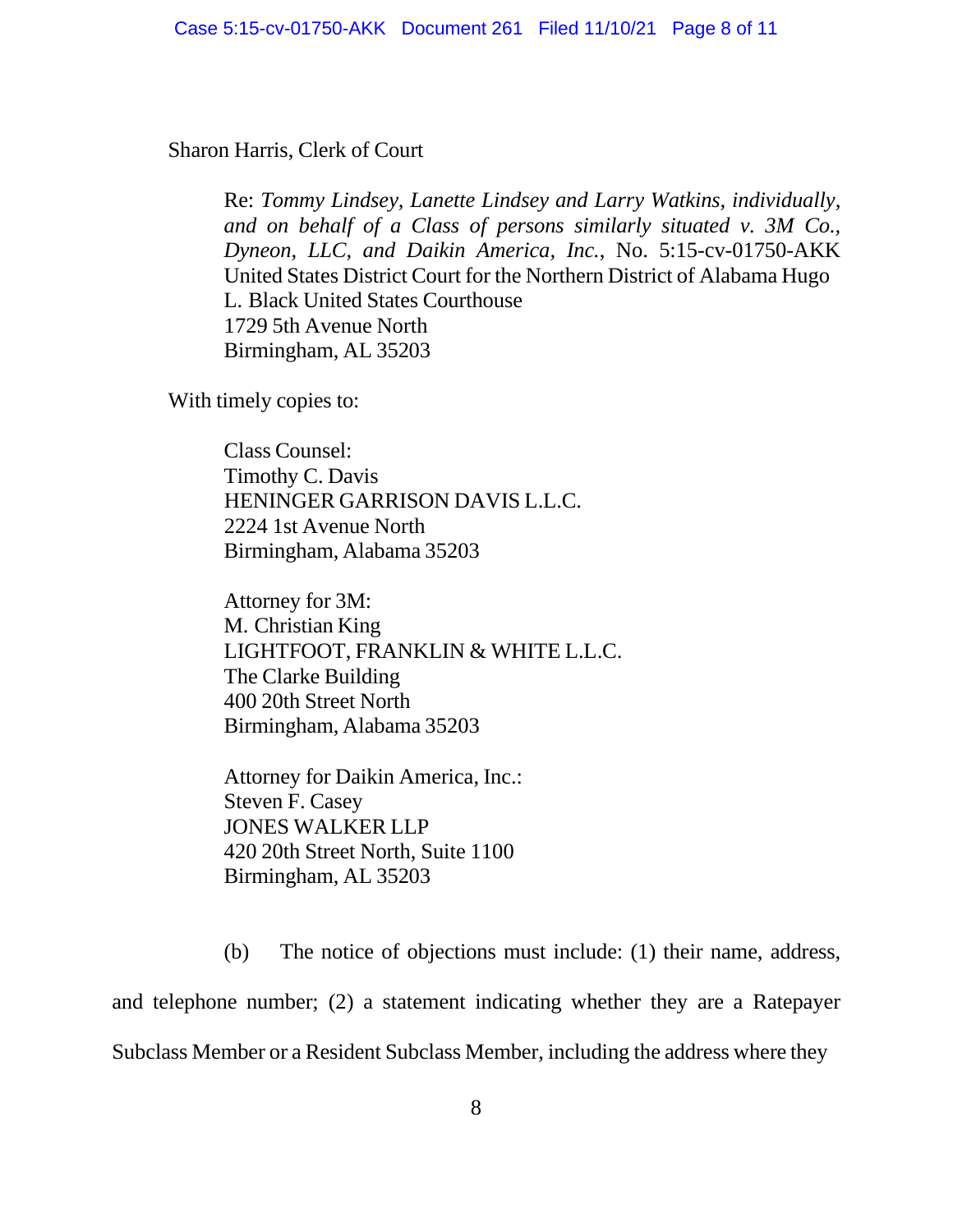## Case 5:15-cv-01750-AKK Document 261 Filed 11/10/21 Page 9 of 11

received water and the period of time during they received water at that address; (3) the reasons for their objection; (4) the factual basis for their objection and copies of any documents that support their objection; (5) their signature and the signature of a witness to their signature, and (6) a statement indicating whether they wish to appear at the final hearing (personally or through counsel).

9. Class Members who object in the manner provided herein remain Class Members and will be bound by the Settlement Agreement and Final Approval Order if the Settlement Agreement is finally approved following the Fairness Hearing. Any person who fails to object in the manner provided herein shall be deemed to have waived his or her objections and shall forever be barred from making any such objections in this Action and any appeal or other action or proceeding.

10. Class Members may opt out of the class by submitting a timely written notice of their decision to opt out of the Class and sent to the Settlement Administrator as noted in the Class Notice and postmarked no later than ninety (90) days after entry of this Preliminary Approval Order, or February 10. 2022. Such request for exclusion must include: (1) their name; (2) their address; (3) their telephone number; (4) a statement indicating whether they are a Ratepayer Subclass Member or a Resident Subclass Member, including the address where they received water and the period of time during which they received water at that address; (5) a statement indicating that they wish to be excluded from the settlement in *Lindsey v.*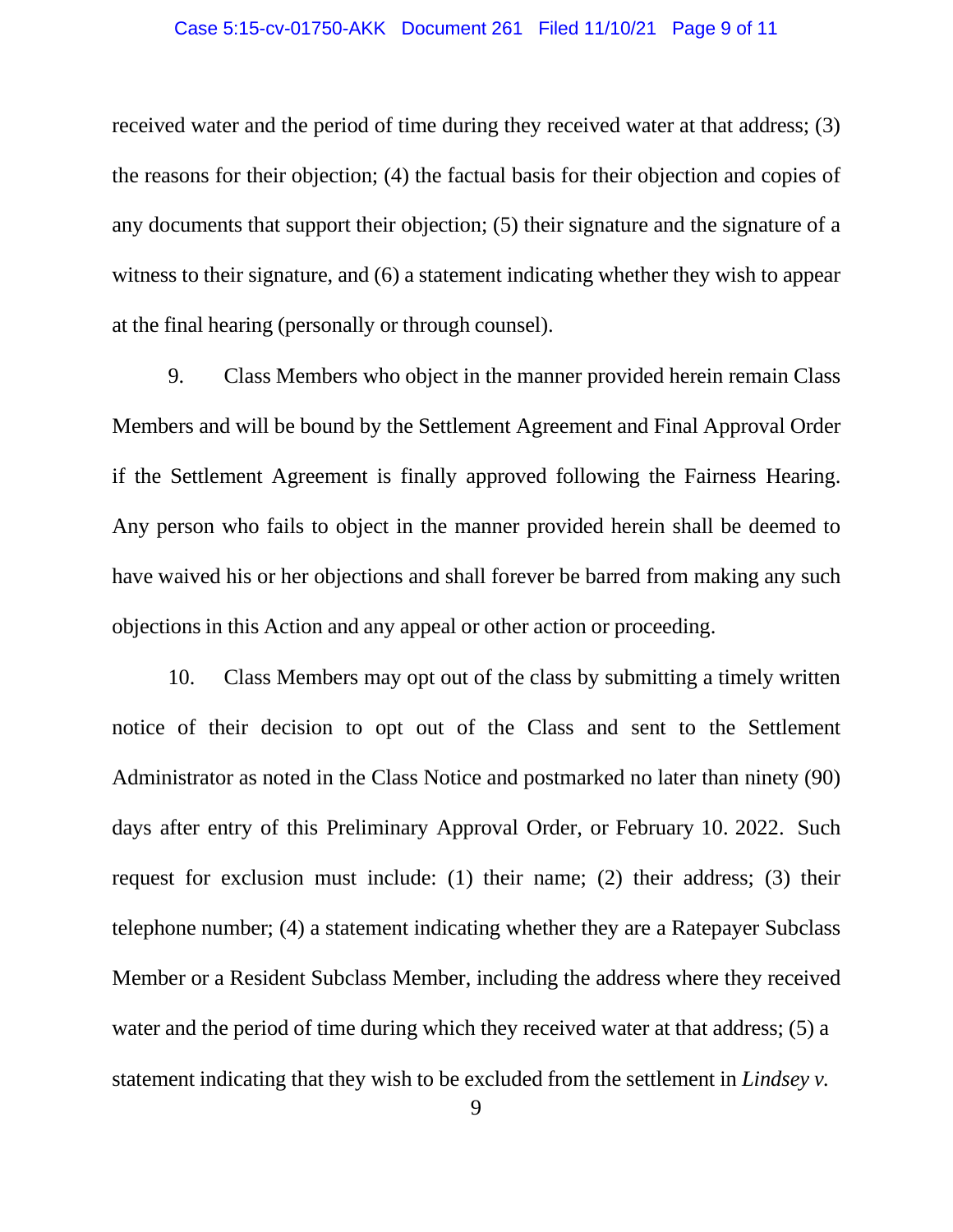*3M Company*, Case No. 5:15-cv-01750; and (6) their signature and the signature of a witness to their signature. Class Members who opt out of the Class will not be bound by the Settlement Agreement or receive any payment under the Settlement Agreement. Any person who fails to opt out in the manner provided herein shall be deemed to have waived his or her ability to opt out and shall forever be barred from opting out of the Class in this Action or in any appeal or other action or proceeding.

11. Class Counsel shall file their motion for Attorneys' Fees, Costs and Expenses no later than fourteen (14) days after entry of this Preliminary Approval Order, and shall file their motion for final approval of the settlement no later than sixty (60) days after entry of this Preliminary Approval Order.

12. The Court reserves judgment whether service awards may be awarded to each of the four Class Representatives. After the *en banc* matter in *Johnson v. NPAS Sols.*, LLC, 975 F.3d 1244 (11th Cir. 2020) is decided, a request for the awards may be timely renewed, for a sum for each Class Representative no greater than \$5,000, and the Court will decide the matter at that time. The Class Settlement is not contingent on consideration or approval of service awards.

13. The Court has considered the due process rights of absent Class Members and finds that such rights are adequately protected.